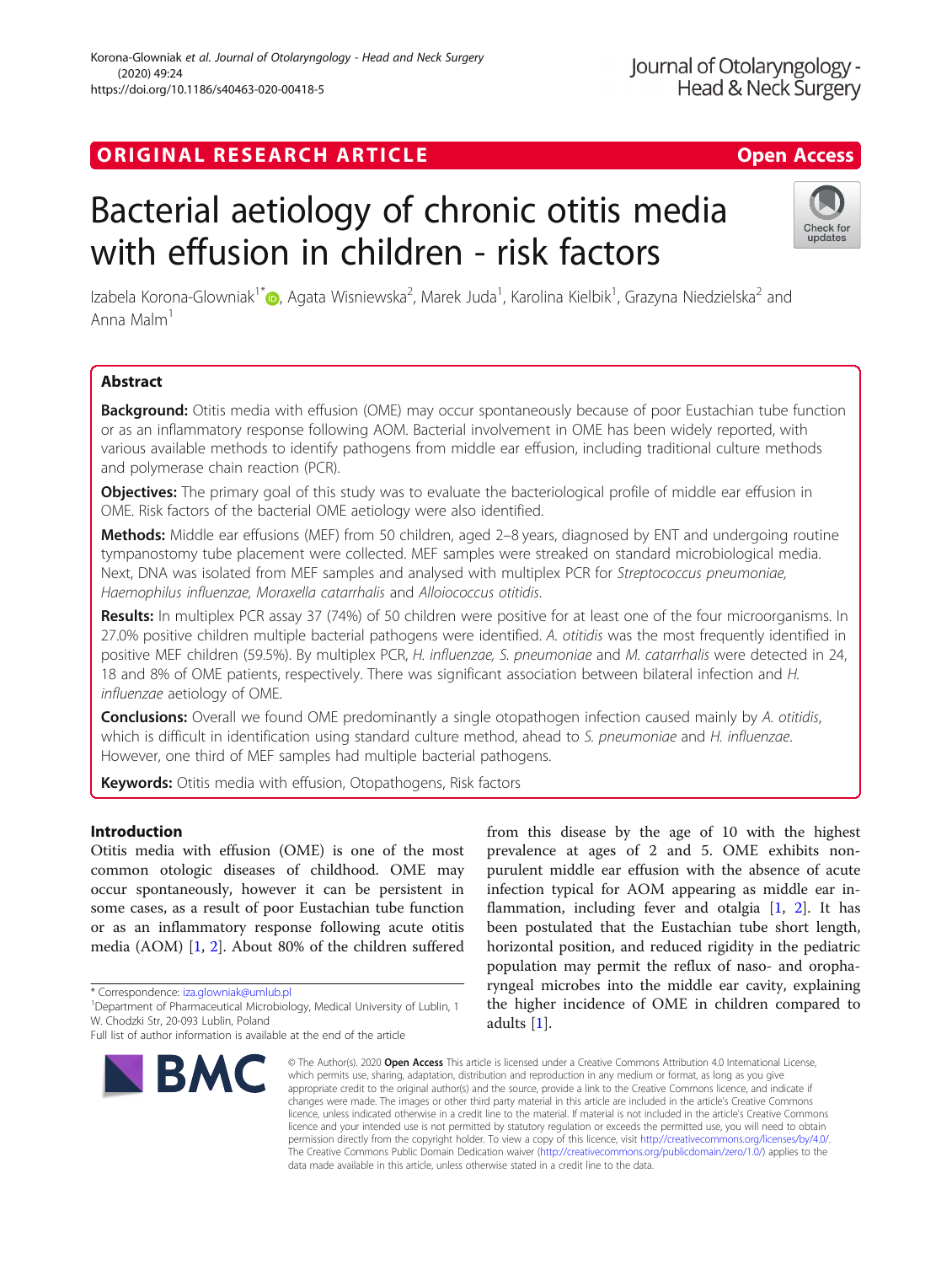Bacterial involvement in OME has been widely reported, with various available methods to identify pathogens from middle ear effusion, including traditional culture methods and polymerase chain reaction (PCR). Traditional culturebased techniques have isolated Streptococcus pneumoniae, Haemophilus influenzae, Moraxella catarrhalis and Staphylococcus epidermidis as the most common pathogens in OME  $[2]$  $[2]$ . However, in chronic OME (duration < 3 months), middle ear fluid (MEF) cultures yield positive results for only 20–30% of patients [\[2\]](#page-5-0). Polymerase chain reaction (PCR) and 16S rRNA sequencing-based methods identified different species as a possible pathogens in the development of OME. One such emerging potential pathogen is Alloiococcus otitidis, which has been isolated from middle ear aspirates with increasing frequency in the last decade [[3](#page-5-0)–[5\]](#page-5-0). Therefore, the primary goal of this study was to evaluate the bacteriological profile of middle ear effusion in OME with use of traditional culture method and PCR technique. This is the first study identifying the risk factors of the infection by particular otopathogens in OME.

# Materials and methods

## **Patients**

This prospective study enrolled 50 children, aged between 2 and 8 years who were diagnosed with OME during 2017–2018. All children with preliminary OME diagnosis by paediatricians as well as children directly diagnosed by Ear-Nose-and-Throat (ENT) specialists, were assessed for eligibility. Eligible children, once the OME diagnosis was confirmed by the ENT specialists in the Department of Pediatric Otolaryngology, Phoniatrics and Audiology, Medical University of Lublin, Poland, were enrolled to the study. The criteria for surgery were the presence of middle ear effusion for more than 3 months and not receiving antibiotic therapy for at least 2 weeks prior to the procedure. Children with tympanic membrane perforations, immunological defects, any malformations, respiratory tract infection and purulent middle ear fluid were excluded.

A total of 68 specimens of middle ear effusions (MEF) were obtained from 50 children (17 females and 33 males, from 2 to 8 years, median age of 4 years). In 19 out of 50 children with bilateral OME, two separate specimens were taken from each ear at the same episode. The rest of the children were diagnosed with unilateral OME. The pathogens which were detected from both ears were double counted. However, for statistical analysis of risk factors associated with OME pathogens were accounted once in a single patient if detected at least in one ear.

Diagnosis of OME was based on video-otoscopy (yellow or amber color, decreased mobility, air fluid level and retracted tympanic membrane), type B or C tympanometric curves and absence of otoacoustic emissions.

Children between 5 and 8 years old also underwent pure tone audiometry to evaluate the level of hearing loss. An original questionnaire was developed based on the stateof-the-art literature. The questionnaire included: demographic data (age, sex, residency, social status in personal evaluation), parental smoking, type of delivery, breastfeeding and health status: all types of allergies, number of upper respiratory tract infections per year (more than 6 per year was reported as frequent), duration of the otitis media symptoms, snoring and history of pneumococcal vaccination.

# Study procedures

All of the specimens were obtained during myringotomy, performed as the treatment for OME. Antisepsis of the ear canal before the procedure was performed by installing Octenisept (Schülke&Mayr) for 1 min. After removing it by suction, myringotomy was carried out, during which dense, mucopurulent discharge draining under pressure from middle ear was found uni- or bilaterally. MEF sample was collected from the ear with the use of sterile suction needle inserted into the middle ear cavity through the incision in the tympanic membrane. The samples were placed in sterile eppendorf tubes and, maintained in 37 °C, transported immediately to the laboratory. The remaining amount of exudate had been aspirated. Next, in 29 (46.8%) patients ventilation drainage of the middle ear had been placed.

# Laboratory procedures

MEF samples were inoculated on Mueller-Hinton agar with 5% sheep blood, Mueller-Hinton agar with 5% sheep blood with 0.5 mg/L of gentamicin for selective cultivation of pneumococci, Haemophilus chocolate agar (BioMerieux) for selective cultivation of Haemophilus sp. and Chapman agar for selective cultivation of staphylococci. Plates were incubated for 24–48 h at 35 °C under aerobic conditions or in 5%  $CO<sub>2</sub>$  enriched atmosphere. Pneumococci were identified by colony morphology, susceptibility to optochin (5 μg, BioMereieux), and bile solubility; identification was confirmed by a slide agglutination test (Slidex Pneumo-Kit, BioMerieux). S. pyogenes was identified by colony morphology, susceptibility to bacitracin (Bacitracin disk, 0.04 U, Sigma-Aldrich) and confirmed by slide agglutination test Slidex Strepto plus (BioMerieux). M. catarrhalis and H. influenzae were identified by macroscopic, microscopic and biochemical assays by API NH microtest (BioMerieux). Isolates of S. aureus were identified by colony morphology, biochemical activities (ID32 STAPH, BioMerieux), coagulase test and a slide agglutination test (Slidex Staph-Kit, BioMerieux).

Next, DNA from MEF samples were extracted using QIAGEN QIAamp DNA Mini Kit (Qiagen, USA)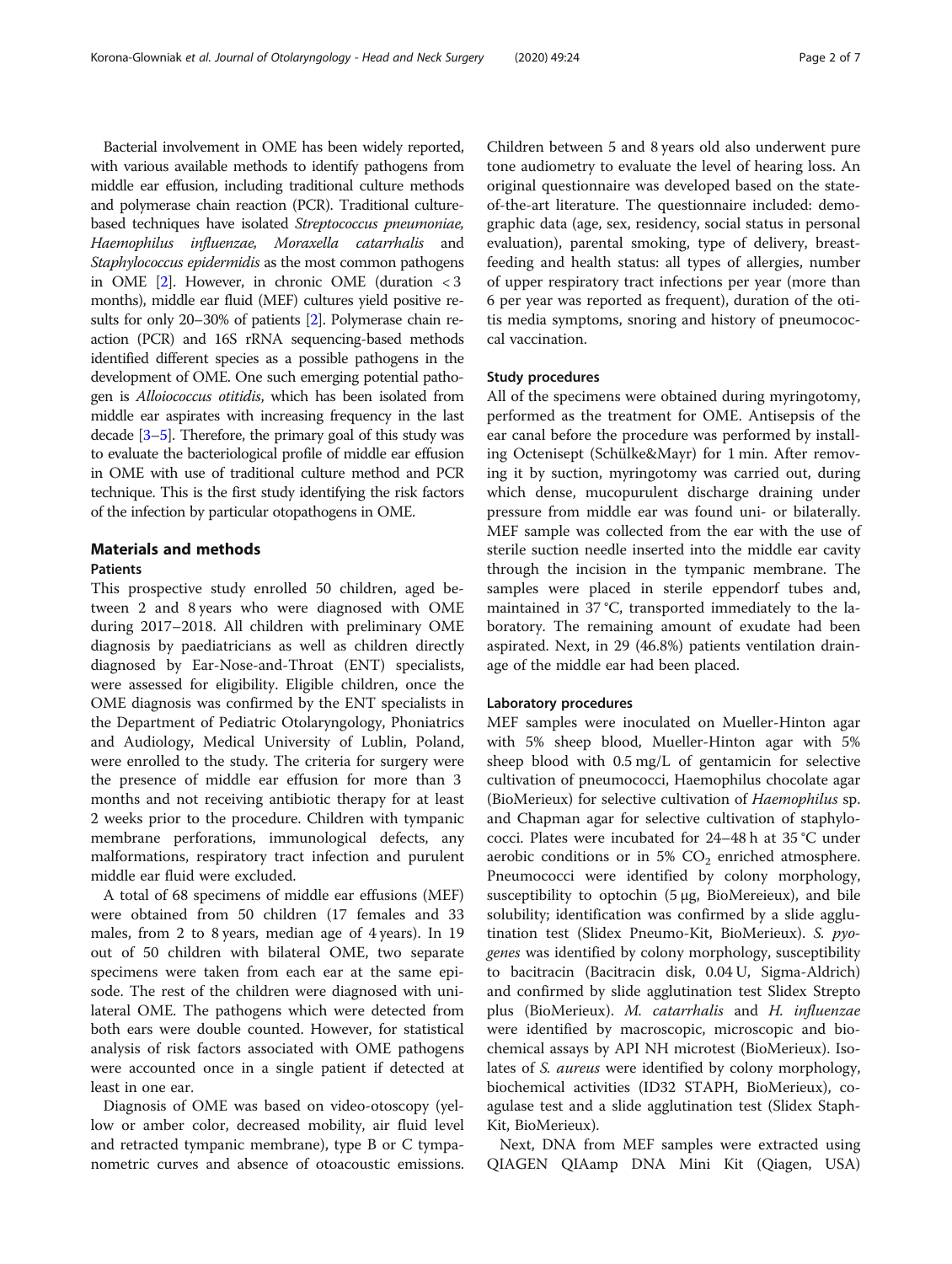according to the manufacturer's instructions and analyzed with multiplex PCR with the use of method described elsewhere [[5\]](#page-5-0). The PCR mixture contained the following primers for A. otitis  $(3.6 \mu M)$ , H. influenzae (1.8  $\mu$ M), *M. catarrhalis* (0.6  $\mu$ M) and *S. pneumoniae*  $(0.2 \mu M)$  as well as common reverse primer  $(0.8 \mu M)$ . Moreover the concentration of  $MgCl<sub>2</sub>$  was 2 mM, 3 units of Taq polymerase (Thermo Scientific) were used per reaction. The reaction profile was 3 min of initial denaturation and 35 cycles of 94 °C for 30 s, 66 °C for 1.5 min and 72 °C for 1 min followed by a 5 min final extension at 72 °C. The PCR products were separated in 2% agarose gen in Tris-borate-EDTA buffer and DNA bands were visualized with SimplySafe dye (Euryx) by UV light illumination.

## Statistical analysis

Data processing and analysis were performed using Tibco Statistica Ver. 13.3 (TibcoSoft. Inc.). The results are expressed as percentage or median with range. Univariate analyses were performed using Chi-square or Fisher exact test, depending on size of samples and of contingency tables for categorical variables and using Mann-Whitney U test for continuous variables. Odds ratios (OR) and their 95% confidence intervals (CI) were calculated. Statistical significance was set if the 2-tailed  $p$ value was  $< 0.05$ .

## Results

Of the 68 MEF specimens, positive culture was observed in 6 (8.8%) specimens. By PCR, altogether 50 (73.5%) specimens were positive for one of the four otopathogens. Of these 50 positive samples, 12 (24%) had 2–3 bacterial species detected. By combination of culture and PCR, 50 (73.5%) of the 68 OME specimens were positive for bacterial pathogens. Comparing the results of otopathogen isolation by microbiological cultures and PCR tests, the sensitivity and negative predictive values for culture method were very low and amounted to 12.0% (95%CI 0.05–0.24) and 29.0% (95%CI 0.18–0.42), respectively (Table  $S1$ ). As shown in Table 1 by culture

Table 1 Frequency of otopathogens in 68 samples of middle ear effusions from otitis media patients

| Pathogen       | No. (%) of positive specimens |            |           |  |  |
|----------------|-------------------------------|------------|-----------|--|--|
|                | Culture <sup>a</sup>          | <b>PCR</b> | Total     |  |  |
| A. otitidis    | 0(0)                          | 30(44.1)   | 30(44.1)  |  |  |
| S. pneumoniae  | 3(4,4)                        | 9(13,2)    | 10 (14.7) |  |  |
| H. influenzae  | 0(0)                          | 14 (20.6)  | 14 (20.6) |  |  |
| M. catarrhalis | 0(0)                          | 6(8.8)     | 6(8.8)    |  |  |

<sup>a</sup>The other pathogens which were detected by culture were Staphylococcus aureus in 2 (2.9%) samples and Coagulase-negative staphylococcus in 1 (1.5%) sample

and PCR, A. otitidis was the most frequent pathogen in OME specimens.

Positive culture results were reported for only 6 (10%) children - S. pneumoniae (3 patients), S. aureus (2 patients) and CNS (1 patient). In multiplex PCR assay, 37 (74%) of 50 children were positive for at least one of the four microorganisms. In 27.0% of positive children multiple bacterial pathogens were identified. A. otitidis was the most frequently identified in positive MEF children (59.5%) (Table [2\)](#page-3-0). As a single otopathogen, it was observed in 15 positive children (40.5%). S. pneumoniae was identified in 9 (24.3%) positive children - in 13.5% as a single otopathogen. H. influenzae (33.4% of positive children) was more frequently identified with the other pathogens (in 7 out of 12 children). Only 4 (10.8%) of positive MEF children had M. catarrhalis identified.

Among 19 patients with bilateral OME the most frequent otopathogen was H. influenzae (9/19 patients; 47.4%). The higher prevalence of this otopathogen in bilateral infection in comparison to unilaterally affected patients was statistically significant (RR 4.9, 95%CI 1.5– 15.8,  $p = 0.005$ ). S. pneumoniae was mainly shown as the cause of unilateral OME (8/31 patients; 25.8%) but without statistical significance (RR 4.9, 95%CI 0.7–36.2,  $p =$ 0.13) (Fig. [1\)](#page-3-0). When analyzing bilateral samples, all patients with A. otitidis were infected in both ears (8/8 patients). Five out of 9 bilaterally affected patients with H. influenzae were infected in both ears and 1 out of 3 patients with M. catarrhalis was infected in both ears. S. pneumoniae was present in only one bilaterally affected patient, but this otopathogen was detected in only one ear (Table [2](#page-3-0)).

Demographic and clinical data of studied children were shown in Table [2](#page-3-0) together with description of positive children with four tested otopathogens. Statistical analysis indicated H. influenzae aetiology as a factor significantly associated with bilateral OME in children. There was a non-statistically significant association ( $p < 0.1$ ) between the presence of bilateral OME and younger age, as well as rural residents (Table [3](#page-4-0)). Analysis of affecting factors for positive MEF samples in OME patients was determined for S. pneumoniae, H. influenzae, A. otitidis and M. catarrhalis separately. H. influenzae as the otopathogen present in MEF specimens was significantly associated with bilateral OME but negatively with breast feeding in OME patients (Table [4](#page-4-0)). The univariate analysis did not indicate any factors associated with M. catarrhalis and A. otitidis presence in MEF of OME patients.

# **Discussion**

In this study, we have determined bacterial aetiology of OME both by bacterial culture isolation and PCR detection of four otopathogens in children undergoing myringotomy. Standard bacterial culture and sensitive molecular detection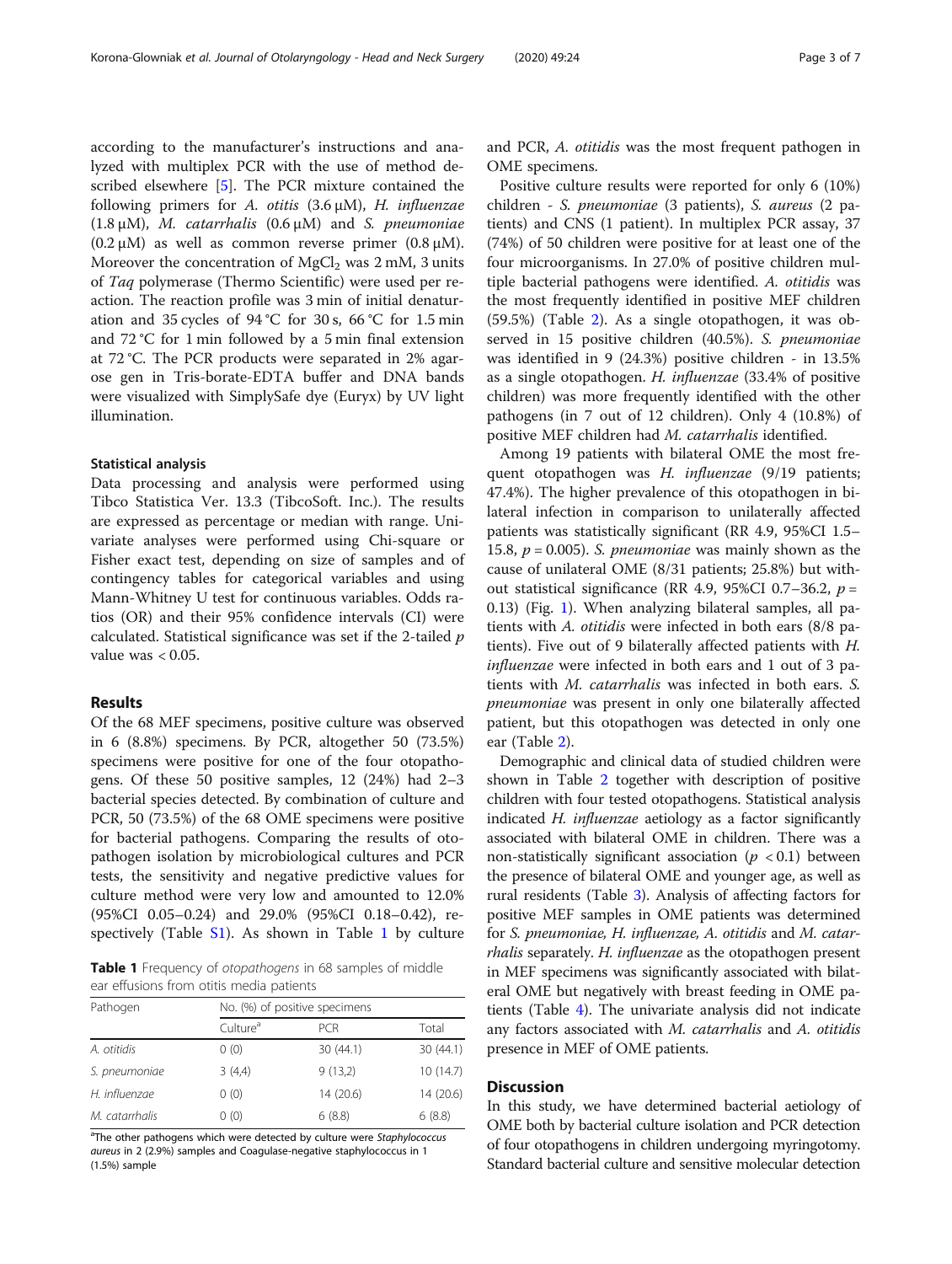| Characteristics                                        | Total $(n = 50)$ | MEF positive (% in group) |                          |                        |                          |
|--------------------------------------------------------|------------------|---------------------------|--------------------------|------------------------|--------------------------|
|                                                        |                  | S. pneumoniae $(n = 9)$   | H. influenzae $(n = 12)$ | A. otitidis $(n = 22)$ | M. catarrhalis $(n = 4)$ |
| Age (yr) <sup>a</sup>                                  | $4(2-8)$         | $5(3-8)$                  | $4(2-7)$                 | $3.7(3-5)$             | $4(3-6)$                 |
| Male sex                                               | 33 (66.0)        | 8(24.2)                   | 6(18.2)                  | 13 (39.4)              | 3(9.1)                   |
| Social status:                                         |                  |                           |                          |                        |                          |
| Very good                                              | 26 (52.0)        | 2(7.7)                    | 6(23.1)                  | 11(42.3)               | 1(3.9)                   |
| Good                                                   | 23(46.0)         | 7(30.4)                   | 5(21.7)                  | 10(43.5)               | 3(13.0)                  |
| Low                                                    | 1(2.0)           | 0(0)                      | 1(100)                   | 1(100)                 | 0(0)                     |
| Rural residence                                        | 19 (38.0)        | 4(21.1)                   | 4(21.1)                  | 10(52.6)               | 3(15.8)                  |
| Parental smoking                                       | 14(28.0)         | 4(28.6)                   | 6(42.9)                  | 8(57.1)                | 2(14.3)                  |
| Breastfeeding                                          | 45 (90.0)        | 9(20.0)                   | 8(17.8)                  | 19 (42.2)              | 4(8.9)                   |
| Cesarean childbirth                                    | 22(44.0)         | 5(55.6)                   | 4(18.2)                  | 11(50.0)               | 2(9.1)                   |
| Bilateral OME: positive samples<br>from right/left ear | 19 (38.0): 15/13 | 1(5.3): 1/0               | 9(47.4): 8/6             | 8 (42.1): 8/8          | 3(15.8): 3/2             |
| Unilateral OME                                         | 31 (62.0)        | 8(25.8)                   | 3(9.7)                   | 14 (45.2)              | 1(3.2)                   |
| Duration of symptoms (days) <sup>d</sup>               | 639 (92-1095)    | 548 (365-730)             | 548 (183-730)            | 730 (183-1095)         | 730 (365-730)            |
| Frequent URTI                                          | 39 (78.0)        | 8(20.5)                   | 9(23.1)                  | 15(38.5)               | 4(10.3)                  |
| Snoring                                                | 34 (68.0)        | 4(11.8)                   | 8(23.5)                  | 16(47.1)               | 3(8.8)                   |
| Allergy                                                | 7(14.0)          | 1(14.3)                   | 1(14.3)                  | 1(14.3)                | 1(14.3)                  |
| Pneumococcal vaccination                               | 16 (32.0)        | 4(25.0)                   | 5(31.3)                  | 5(31.3)                | 1(6.3)                   |

<span id="page-3-0"></span>

| Table 2 Characteristics of children with OME |
|----------------------------------------------|
|----------------------------------------------|

<sup>a</sup>median (range)

techniques have shown that the healthy middle ear is typically a sterile site [[6\]](#page-6-0). Similarly to others, multiplex-PCR method had a better performance than conventional culture method in detecting middle ear pathogens in the MEFs samples (74% versus 10%, respectively). Low sensitivity (12%) of conventional culture methods, their time-consumption, labor-intensiveness and need of experience in microbiological diagnosis convince that multiplex-PCR, being a one-step rapid method, might be considered as a routine diagnostic method in patients with OME [[3,](#page-5-0) [7](#page-6-0), [8](#page-6-0)]. A. otitidis was the most frequent otopathogen (44%) in both unilaterally (42%) and bilaterally (46.7%) affected patients, though without statistical significance. This pathogen was not identified in the course of culture method. By multiplex PCR, H. influenzae, S. pneumoniae and M. catarrhalis were detected in 24, 18 and 8% of OME patients, respectively, similarly to other reports  $[3, 8, 9]$  $[3, 8, 9]$  $[3, 8, 9]$  $[3, 8, 9]$  $[3, 8, 9]$  $[3, 8, 9]$  $[3, 8, 9]$ .

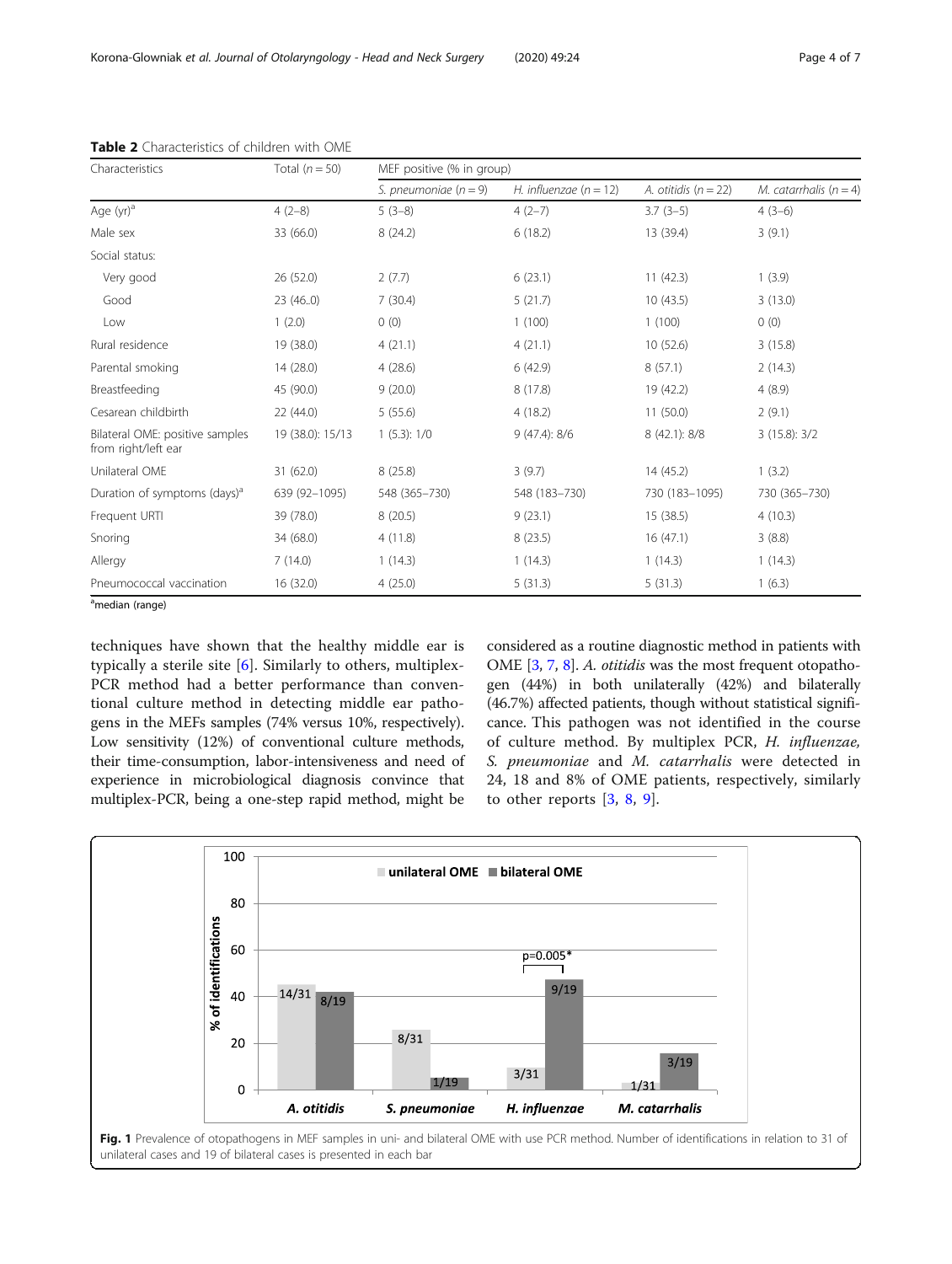aUpper respiratory tract infections

Bacterial isolation rates from patients with AOM have been found to range from 50 to 90%, but to be lower (21 to 70%) in patients with OME  $[7, 9, 10]$  $[7, 9, 10]$  $[7, 9, 10]$  $[7, 9, 10]$  $[7, 9, 10]$ . The role of bacteria in aetiology of OME has been controversial. OME is not characterized by symptoms and signs of acute inflammation that would be expected in a typical acute bacterial infection caused by planktonic bacteria. The typical bacteria involved in OME are S. pneumoniae, M. catarrhalis and H. influenzae, but in most studies bacteria were cultured in less than half of the samples, ranging from 21 to 70%  $[7, 11, 12]$  $[7, 11, 12]$  $[7, 11, 12]$  $[7, 11, 12]$  $[7, 11, 12]$  $[7, 11, 12]$  $[7, 11, 12]$ . In our study, positive bacterial cultures were even less (10%). Although this may suggest that bacteria are not important in OME, it bacterial nucleic acids by PCR, which have demonstrated bacterial DNA typically in excess of 80% of effusions [\[6](#page-6-0), [13\]](#page-6-0). However, the presence of bacterial nucleic acids does not necessarily equate to the presence of viable bacteria as components of effusion samples have been shown to inhibit nuclease activity, and this has been postulated to cause the persistence of RNA and DNA even if bacteria are no longer viable [[14\]](#page-6-0). However, Stoodley et al. [[15\]](#page-6-0) using confocal microscopy found that 92% of a population of children presenting OME had live bacteria (S. pneumoniae, H. influenza, and M. catarrhalis) in their mucosal biopsies. These metabolically active bacteria might be present in at least half of all cases of OME with negative bacterial cultures and are thought to participate in biofilm formation [\[16\]](#page-6-0). Moreover, Daniel et al. [\[17\]](#page-6-0) reported that 45.2% of MEF samples in OME were culture-positive, but 82.3% were positive by confocal laser scanning microscopy and bacteria viability stain. Combining the two techniques they demonstrated live bacteria in 91.8% of samples. Rayner et al. [\[18\]](#page-6-0) have demonstrated the presence of H. influenzae mRNA using reverse transcriptase PCR in 43% of 93 middle ear effusions from children with OME for 3 months or more, when only 12% were positive on culture. The authors argue that bacterial mRNAs have a half-life of seconds, so their presence indicates viable and metabolically active bacteria. Biofilm formation may be a causative factor in culture-negative OME [\[15,](#page-6-0) [16,](#page-6-0) [18\]](#page-6-0) since it is a state of very low metabolic activity, almost a suspended animation and bacteria in this state are resistant to antibiotics, but may still elicit an immune response, which will result in the production of the mucin-rich effusion.

contradicts studies examining MEF for the presence of

Table 4 The associations of epidemiological factors with Streptococcus pneumoniae and Haemophilus influenzae MEF positive samples in children with OME

| Characteristics          | S. pneumoniae      |                   | H. influenzae       |           |
|--------------------------|--------------------|-------------------|---------------------|-----------|
|                          | OR (95%CI)         | $p$ value         | OR (95%CI)          | $p$ value |
| Age (yr)                 | $1.7(0.9 - 3.0)$   | 0.088             | $0.9(0.5-1.5)$      | 0.60      |
| Male sex                 | $5.1(0.6-44.9)$    | 0.14              | $0.4(0.1-1.5)$      | 0.19      |
| Good social status       | $5.3(1.0-28.6)$    | 0.055             | $0.9(0.2 - 3.6)$    | 0.91      |
| Rural residence          | $1.4(0.3-6.0)$     | 0.66              | $0.8(0.2 - 3.0)$    | 0.70      |
| Parental smoking         | $2.5(0.6-11.1)$    | 0.23              | $3.8(0.9 - 14.8)$   | 0.06      |
| Breastfeeding            |                    | $\qquad \qquad -$ | $0.05(0.005 - 0.6)$ | 0.014     |
| Cesarean childbirth      | $1.8(0.4 - 7.6)$   | 0.44              | $0.6(0.1-2.2)$      | 0.40      |
| <b>Bilateral OME</b>     | $0.16(0.02 - 1.4)$ | 0.097             | $8.4(1.9-37.4)$     | 0.005     |
| Duration of symptoms     | $1.0(0.99 - 1.0)$  | 0.89              | $1.0(0.99 - 1.0)$   | 0.46      |
| Frequent URTI            | $2.6(0.3-23.2)$    | 0.40              | $0.8(0.2 - 3.7)$    | 0.77      |
| Snoring                  | $0.3(0.07-1.3)$    | 0.11              | $0.9(0.2 - 3.7)$    | 0.91      |
| Allergy                  | $0.7(0.08 - 6.9)$  | 0.78              | $0.5(0.05-4.5)$     | 0.52      |
| Pneumococcal vaccination | $1.9(0.4 - 8.5)$   | 0.38              | $1.8(0.5-6.7)$      | 0.41      |

<span id="page-4-0"></span>Table 3 Analysis of risk factors for bilateral OME in children Characteristics **OR (95%CI)** *p* value

Age (yr) 0.6 (04–1.0) 0.072 Male sex 0.78 Good social status 0.9 (0.3–2.7) 0.79 Rural residence 2.7 (0.8–8.9) 0.099 Parental smoking 0.9 (0.2–3.1) 0.84 Breastfeeding 0.4 (0.06–2.4) 0.30 Cesarean childbirth 0.9 (0.3–2.8) 0.83 S. pneumoniae positive 0.2 (0.02–1.4) 0.097 H. influenzae positive 8.4 (1.9–37.4) 0.005 Duration of symptoms 1.0 (0.99–1.004) 0.21 Frequent URT $^a$  0.4 (0.1–1.6) 0.21 Snoring 0.7 (0.2–2.4) 0.57 Allergy 1.3 (0.3–6.4) 0.78 Pneumococcal vaccination 1.4 (0.4–4.8) 0.57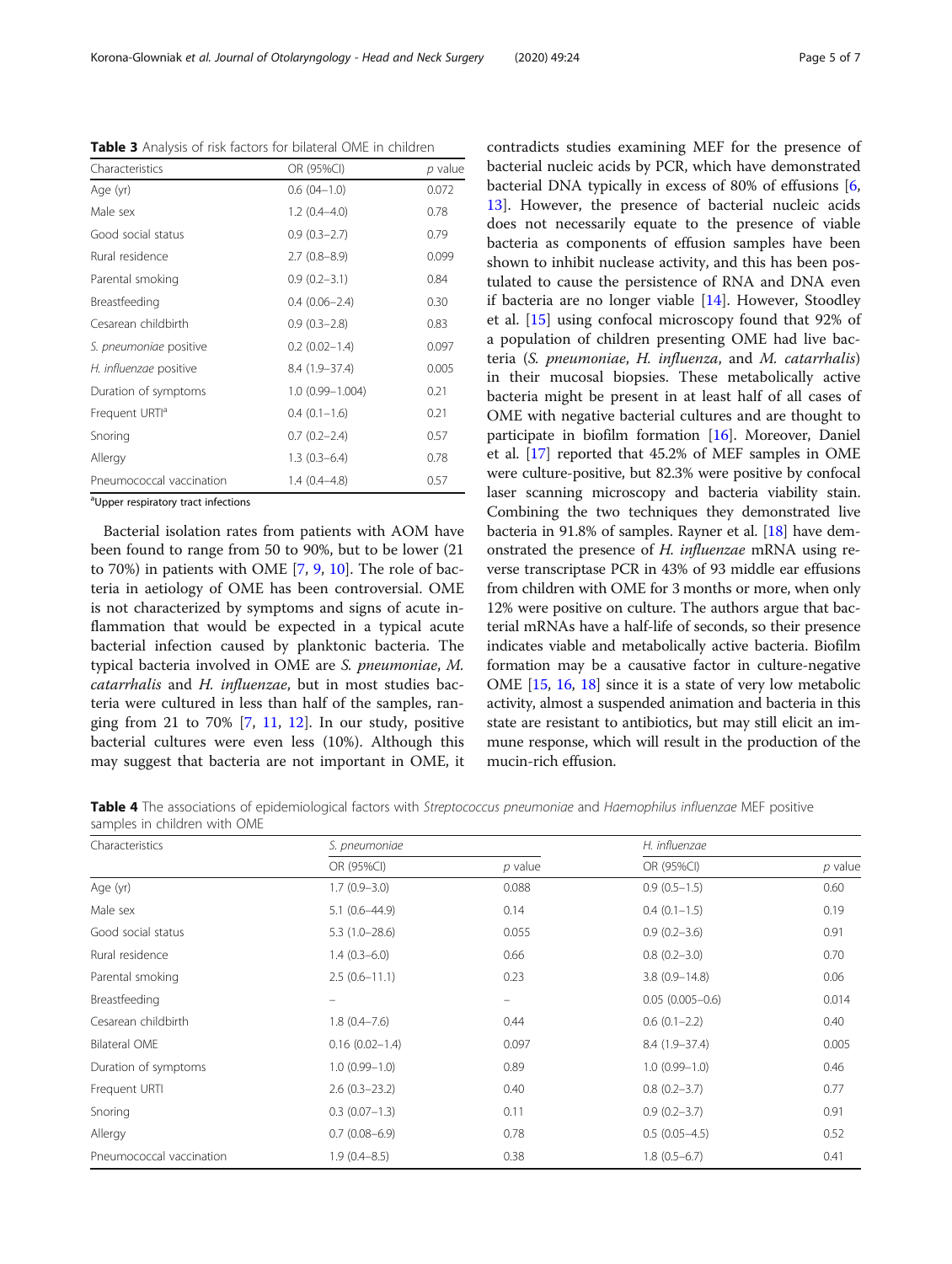<span id="page-5-0"></span>Indeed, even though A. otitidis has been identified by molecular methods in significant proportions of children with acute otitis media (AOM), it is not often isolated from clinical material since the incubation period required for its detection is longer than those used in routine diagnostic laboratories [\[19](#page-6-0), [20\]](#page-6-0). The role of A. otitidis in pathogenesis of OM is unclear. However, a small number of studies has reported findings that support the hypothesis of A. otitidis being a pathogen. The bacteria activated lymphocytes and induced production of pro-inflammatory cytokines in similar amounts as the major middle ear pathogens [[21](#page-6-0)–[23](#page-6-0)].

Considering that H. influenzae, S. pneumoniae and M. catarrhalis are the most frequent pathogens detected in acute otitis media and are able to ascend through the Eustachian tube, causing ciliary damage to the airway epithelium and disrupting mucociliary flow, this may result in conditions for persistence in the middle ear compartment [\[9](#page-6-0), [10,](#page-6-0) [24](#page-6-0), [25](#page-6-0)]. In some cases, especially when OME is not clearly related to a mechanical obstruction of the Eustachian tube, the Toynbee effect of negative pressure within the middle ear may help the ascendance of microbes through the tube, leading to colonization of the middle ear, which may be pivotal in OME pathogenesis [[26\]](#page-6-0).

The most interesting finding in our study was the significant association between bilateral infection and H. influenzae aetiology of OME, as well as tendency of association between unilateral OME and S. pneumoniae aetiology. Various social factors have been implicated in the aetiology of OME, most of which are related to socio-economic class, and all of which are probably mediated by an increased propensity to infection. Studies have shown that children who attend day-care centers have a two- to three-fold increased risk of OME. Also greater exposure to respiratory pathogens, both bacterial and viral, and a seasonal variation with the winter preponderance are the reasons for the increase in the incidence of OME [[13\]](#page-6-0). Breastfeeding exerts a protective effect, perhaps by the effect of maternal antibodies on middle ear pathogens [\[13](#page-6-0)]. In our study we have made the first attempt to find factors associated with specific bacterial aetiology of OME. Protective effect of breastfeeding along with association with bilateral infection were observed for H. influenzae aetiology. There are studies reporting associations between allergy, URTIs, parental smoking, snoring, low social status and chronic/recurrent otitis media, however to our best knowledge none of them determined risk factors associated with particular bacterial aetiology [\[27\]](#page-6-0).

# Conclusion

Overall we found OME predominantly a single otopathogen infection caused mainly by A. *otitidis*, which is difficult in identification using standard culture method, ahead to S. pneumoniae and H. influenzae. However, one third of MEF samples had multiple bacterial pathogens. Definitively, PCR was the more sensitive method for identification of OME aetiology in MEF samples. We have demonstrated significant association between bilateral infection and H. influenzae aetiology of OME.

## Supplementary information

Supplementary information accompanies this paper at [https://doi.org/10.](https://doi.org/10.1186/s40463-020-00418-5) [1186/s40463-020-00418-5](https://doi.org/10.1186/s40463-020-00418-5).

Additional file 1: Table S1. The analysis of differences in sensitivity, specificity and positive and negative predictive values of PCR and culture methods in otopathogens identification.

#### Acknowledgements

Not applicable.

#### Authors' contributions

IKG, AW, contributed with the design of the experiments, performed the experiments, analyzed and discussed the data, and wrote the paper; AM, GN, contributed with the design of the experiments, discussed the data and wrote the paper; MJ, KK, performed the experiments and analyzed the data. All authors read and approved the final manuscript.

# Funding

The authors have no support or funding to report.

#### Availability of data and materials

The datasets analyzed during the current study are available from the corresponding author on reasonable request.

#### Ethics approval and consent to participate

The Ethical Committee of the Medical University of Lublin approved the study protocol (No. KE-0254/75/211). From all children's parents, written informed consent was obtained.

#### Consent for publication

Not applicable.

#### Competing interests

The authors declare that they have no competing interests.

#### Author details

<sup>1</sup>Department of Pharmaceutical Microbiology, Medical University of Lublin, 1 W. Chodzki Str, 20-093 Lublin, Poland. <sup>2</sup>Department of Pediatric Otolaryngology, Phoniatrics and Audiology, Medical University of Lublin, 6 Prof. A. Gebali Str, 20-093 Lublin, Poland.

#### Received: 11 November 2019 Accepted: 22 April 2020 Published online: 29 April 2020

#### References

- Minovi A, Dazert S. Diseases of the middle ear in childhood. GMS Curr Top Otorhinolaryngol Head Neck Surg. 2014;13:Doc11.
- 2. Butler CC, Williams RG. The etiology, pathophysiology, and management of otitis media with effusion. Curr Infect Dis Rep. 2003;5:205–12.
- 3. Farajzadah Sheikh A, Saki N, Roointan M, et al. Identification of Alloiococcus otitidis, Streptococcus pneumoniae, Moraxella catarrhalis and Haemophilus influenzae in Children With Otitis Media With Effusion. Jundishapur J Microbiol. 2015;8:17985.
- 4. Harimaya A, Takada R, Hendolin P, Fujii N, Yikoski J, Himi T. High incidence of Alloiococcus otitidis in children with otitis media, despite treatment with antibiotics. J Clin Microbiol. 2006;44(3):946–9.
- 5. Hendolin PH, Kärkkäinen U, Himi T, Markkanen A, Ylikoski J. High incidence of Alloiococcus otitis in otitis media with effusion. Pediatr Infect Dis J. 1999;18(10):860–5.